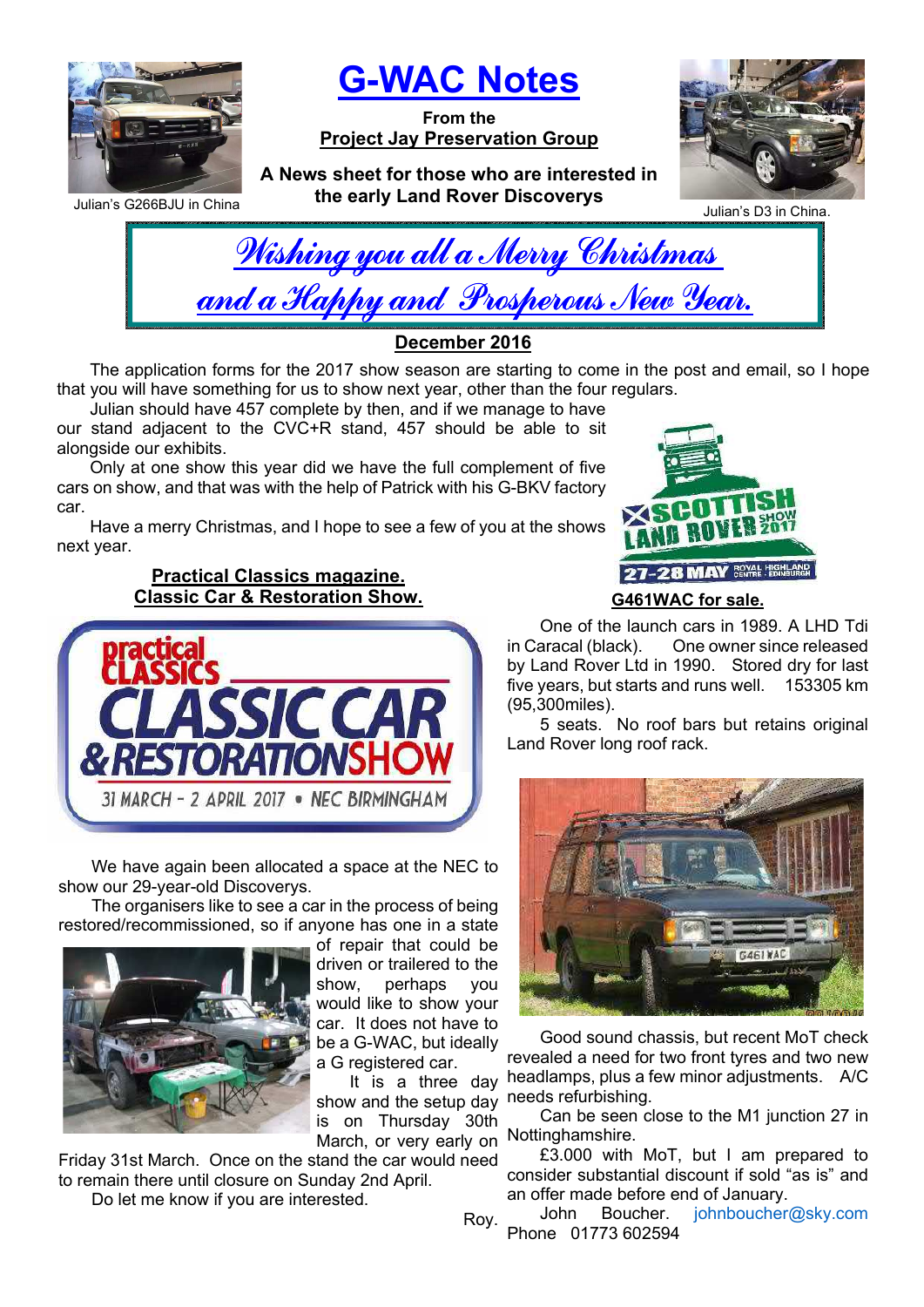# Swapping the tailgate seal.

The rubber door seals are prone to damage with time, and so allowing water leakage into the car. On my Discovery 1, 1992, the tailgate seal has been flattened on its door-hinges-side.

After a downpour or a carwash with the garden-hose, I could find wetness on the right side of the boot-floor-ground and the thick insulation mat above.

Therefore, I had to swap the tailgate-seal part No. CKE101000.





First the old seal is to be torn out of his fold on the door-frame. After a good cleaning, the new seal can be fitted beginning in the middle of the upper edge, pressing the reinforced cavity in his fold with the handball supported by light strokes with a wooden hammer, especially in the bends.

When the job is done, the rear door will close a bit heavier, because the new seal has more resistance, than the old tired one.

Dr. Diether Hofmann. Germany

## 26-year-old Discovery goes on show in China.

G266BJU, in Armada Gold, is the oldest 5-door Tdi Discovery in existence, first registered June 1990, and is a Pre-production vehicle.

Despite having covered 200,000 miles in 26 years, she has survived in smart original condition; so much so, that JLR asked to borrow her for press and publicity tours in China.

BJU's owner, Julian Lamb, was delighted to offer her on a long loan. She was collected by JLR, flown



out to China in October, and will be back in the UK in Spring.

Since arriving in China, she has already starred at the Guangzhou Auto Show, alongside the all-new Discovery 5, and will take part in further events in 2017. His launch D3 is also on show with G266BJU in China.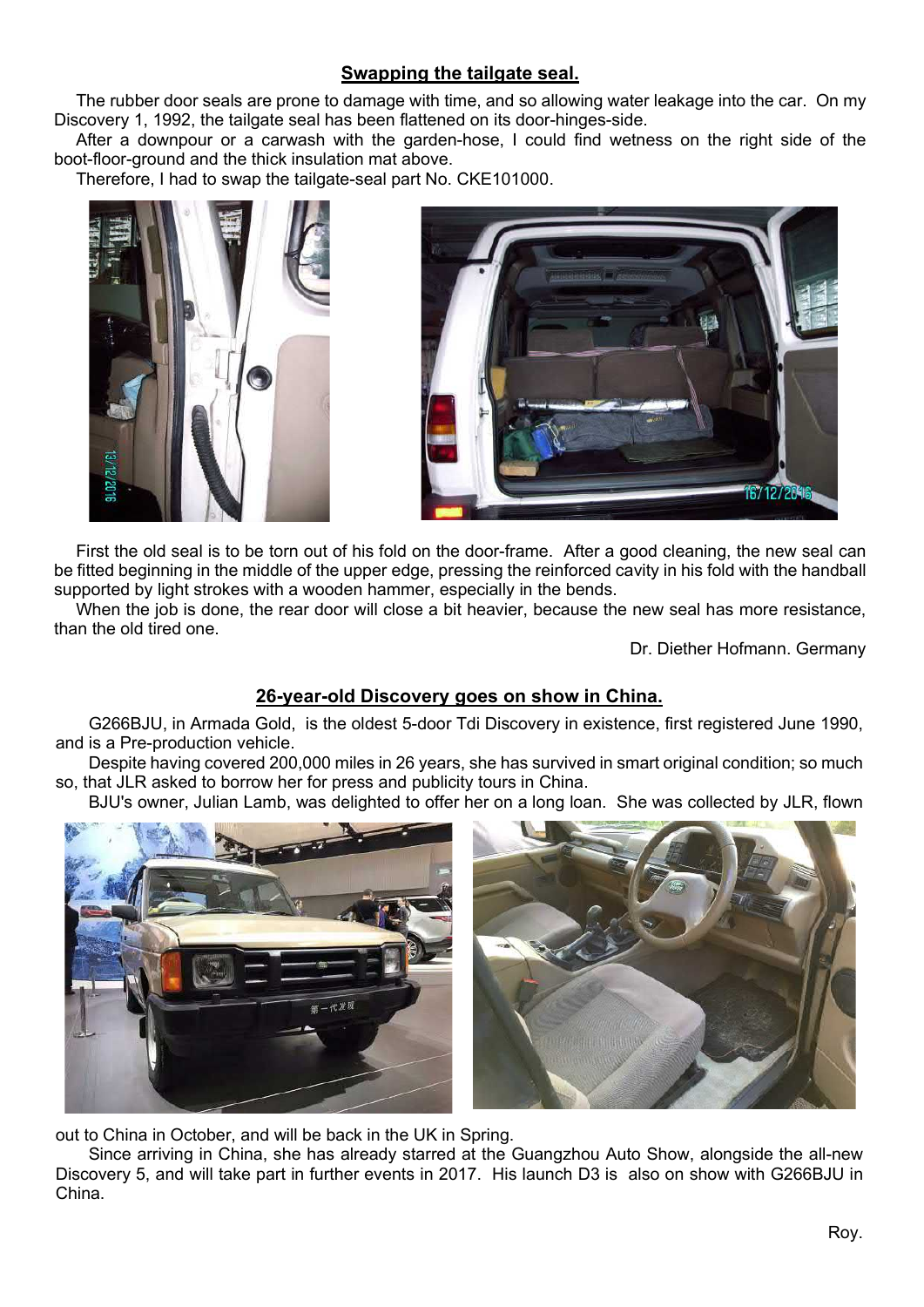### Show dates 2017

| <u>January</u>                                                                                     |                                                                                                                                                                        |                                                                                                                                                                                                                                             |
|----------------------------------------------------------------------------------------------------|------------------------------------------------------------------------------------------------------------------------------------------------------------------------|---------------------------------------------------------------------------------------------------------------------------------------------------------------------------------------------------------------------------------------------|
| 8 <sup>th</sup>                                                                                    | Malvern 4x4 Spares Day                                                                                                                                                 | Three Counties Showground, Worcestershire. WR13 6NW                                                                                                                                                                                         |
| <u>March</u>                                                                                       |                                                                                                                                                                        |                                                                                                                                                                                                                                             |
| $26^{\text{th}}$<br>$31st - 2nd$ April                                                             | Ripon 4x4 Spares Day<br><b>NEC Restoration show</b>                                                                                                                    | Ripon Racecourse, Ripon, North Yorkshire. HG4 1UG<br>Birmingham. B40 1NT                                                                                                                                                                    |
| <u>April</u>                                                                                       |                                                                                                                                                                        |                                                                                                                                                                                                                                             |
| 2 <sup>nd</sup><br>23 <sup>rd</sup>                                                                | Newbury 4x4 Spares Day<br>Spring Classic Car Show                                                                                                                      | Newbury Showground, Chieveley, Berkshire. RG18 9QZ<br>Ripon Racecourse, Ripon, North Yorkshire. HG4 1UG                                                                                                                                     |
| <u>May</u>                                                                                         |                                                                                                                                                                        |                                                                                                                                                                                                                                             |
| $6th - 7th$<br>13 <sup>th</sup><br>$27 - 28$ <sup>th</sup><br>28 <sup>th</sup><br>29 <sup>th</sup> | <b>Classic Land Rover Show</b><br>Motor Show and Family Fun Day.<br><b>Scottish Land Rover Show</b><br>Lakeland Classic Car Show<br>Classic Car and Land Rover Display | British Motor Museum, Gaydon, Warwickshire. CV35 0BJ.<br>Longhope, Forest of Dean.<br>Royal Highland Centre, Edinburgh. EH28 8NB<br>Hutton-in-the-Forrest, Penrith, Cumbria. CA11 9TH<br>Ripley Castle, Harrogate, North Yorkshire. HG3 3AY |
| <u>June</u>                                                                                        |                                                                                                                                                                        |                                                                                                                                                                                                                                             |
| $3^{rd} - 4^{th}$<br>18 <sup>th</sup>                                                              | <b>Malvern Land Rover Show</b><br>Classic Car show.                                                                                                                    | Three Counties Showground, Worcestershire. WR13 6NW<br>Raby Castle, Staindrop, Co. Durham. DL2 3AH                                                                                                                                          |
| <b>July</b>                                                                                        |                                                                                                                                                                        |                                                                                                                                                                                                                                             |
| 1 <sup>st</sup><br>2 <sup>nd</sup><br>$27 - 28 - 29$ <sup>th</sup><br>30 <sup>th</sup>             | MG Northumbria Car Show.<br>Classic Car Show.<br>Land Rover Show.<br>Classic Car & Bike Show                                                                           | Tynedale Park, Corbridge, Northumbria. NE45 5AY<br>Leighton Hall, Carnforth, Lancashire. LA5 9ST<br>Kellmarsh Hall, Northamptonshire. NN6 9LY<br>Lytham Hall, Lancashire. FY8 4JX                                                           |
| <b>August</b>                                                                                      |                                                                                                                                                                        |                                                                                                                                                                                                                                             |
| 13 <sup>th</sup><br>27 <sup>th</sup>                                                               | Classic Car show.<br>Autumn Classic Car Show                                                                                                                           | Raby Castle, Staindrop, Co. Durham. DL2 3AH<br>Ripon Racecourse, Ripon, North Yorkshire. HG4 1UG                                                                                                                                            |
| <b>September</b>                                                                                   |                                                                                                                                                                        |                                                                                                                                                                                                                                             |
| $16^{th} - 17^{th}$                                                                                | LRO Show.                                                                                                                                                              | East of England Showground, Peterborough. PE2 6HE                                                                                                                                                                                           |
| <b>October</b>                                                                                     |                                                                                                                                                                        |                                                                                                                                                                                                                                             |
| 1 <sup>st</sup><br>$14^{th} - 15^{th}$<br>15 <sup>th</sup>                                         | Newbury 4x4 Spares Day<br>DOC Birthday Party.<br>Ripon 4x4 Spares Day                                                                                                  | Newbury Showground, Chieveley, Berkshire. RG18 9QZ<br>Plymouth Hoe.<br>Ripon Racecourse, Ripon, North Yorkshire. HG4 1UG                                                                                                                    |
|                                                                                                    |                                                                                                                                                                        |                                                                                                                                                                                                                                             |

 If anyone has any dates for a local show that you may attend, please let me know and I will add them to the list. Also, The Great British Land Rover Shows will be run next year, but no dates yet.